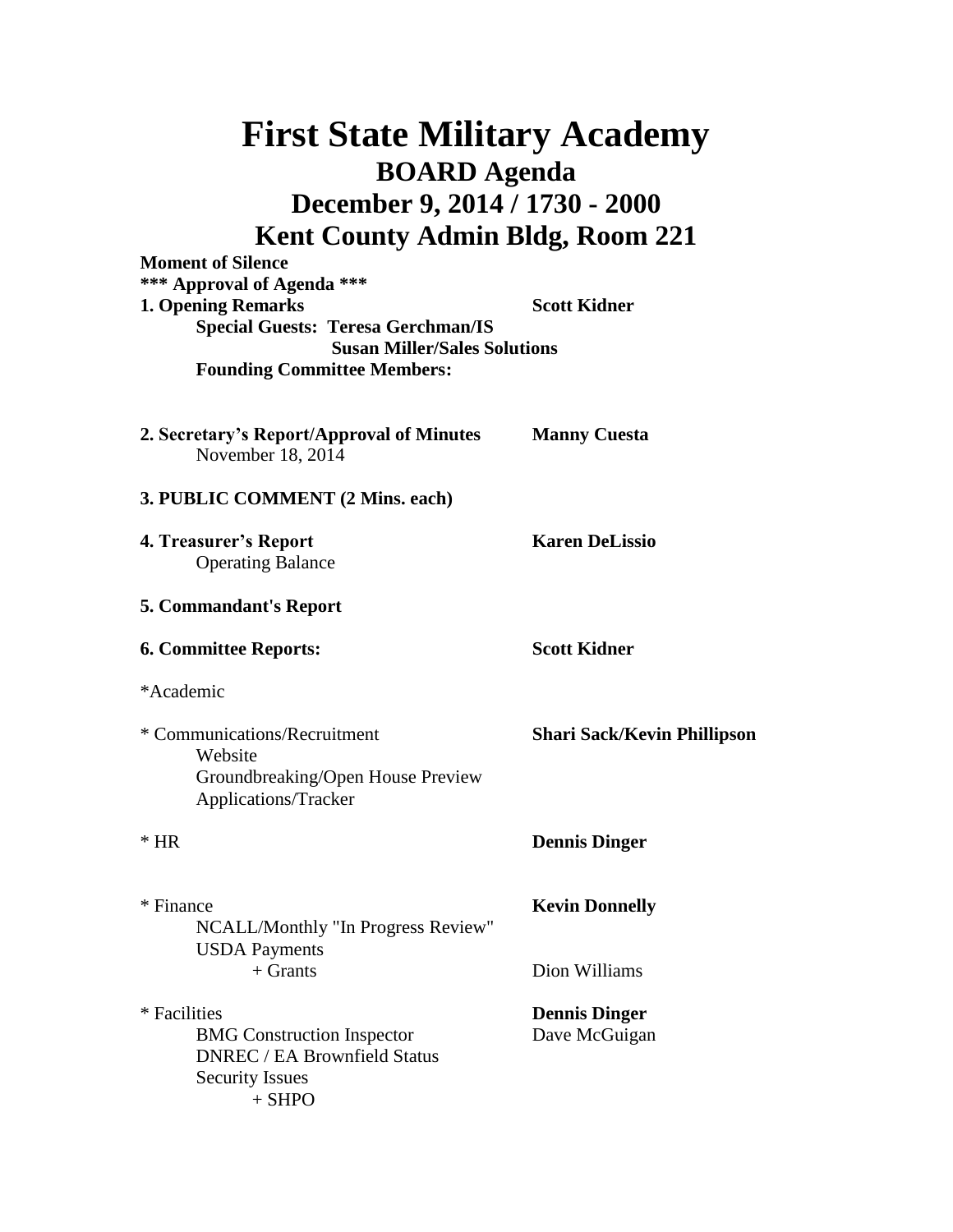| Technology/Classrooms<br>Donation                                                                                                          | Manny C.           |
|--------------------------------------------------------------------------------------------------------------------------------------------|--------------------|
| Bid Pac #2 Status<br>Bid Pac #3 Status                                                                                                     | Dave M.<br>Dave M. |
| Bid Pac #4 Elevator<br>Bid Pac #5 FFE                                                                                                      |                    |
| <b>7. Organizational Issues</b>                                                                                                            | Scott Kidner       |
| New Board Member (s)<br>CPA <sup>.</sup><br>Teacher/Principal<br>New Location for FB meetings - TBA<br>CBI for ALL Board members/June 2015 |                    |
| <b>8. Closing Remarks</b>                                                                                                                  | AII                |

**9. Meeting Adjourned**

**Next Meeting(s) of Board 2014 Dates: 6 December (note change)**

> **2015 Dates: 20 January (FFE Final Review and Approval) 17 February 17 March 21 April 19 May 16 June**

**\*\*\* Agenda items may not be considered in sequence. This agenda is subject to change. Changes may include the addition or the deletion of items, including Executive Sessions. \*\*\***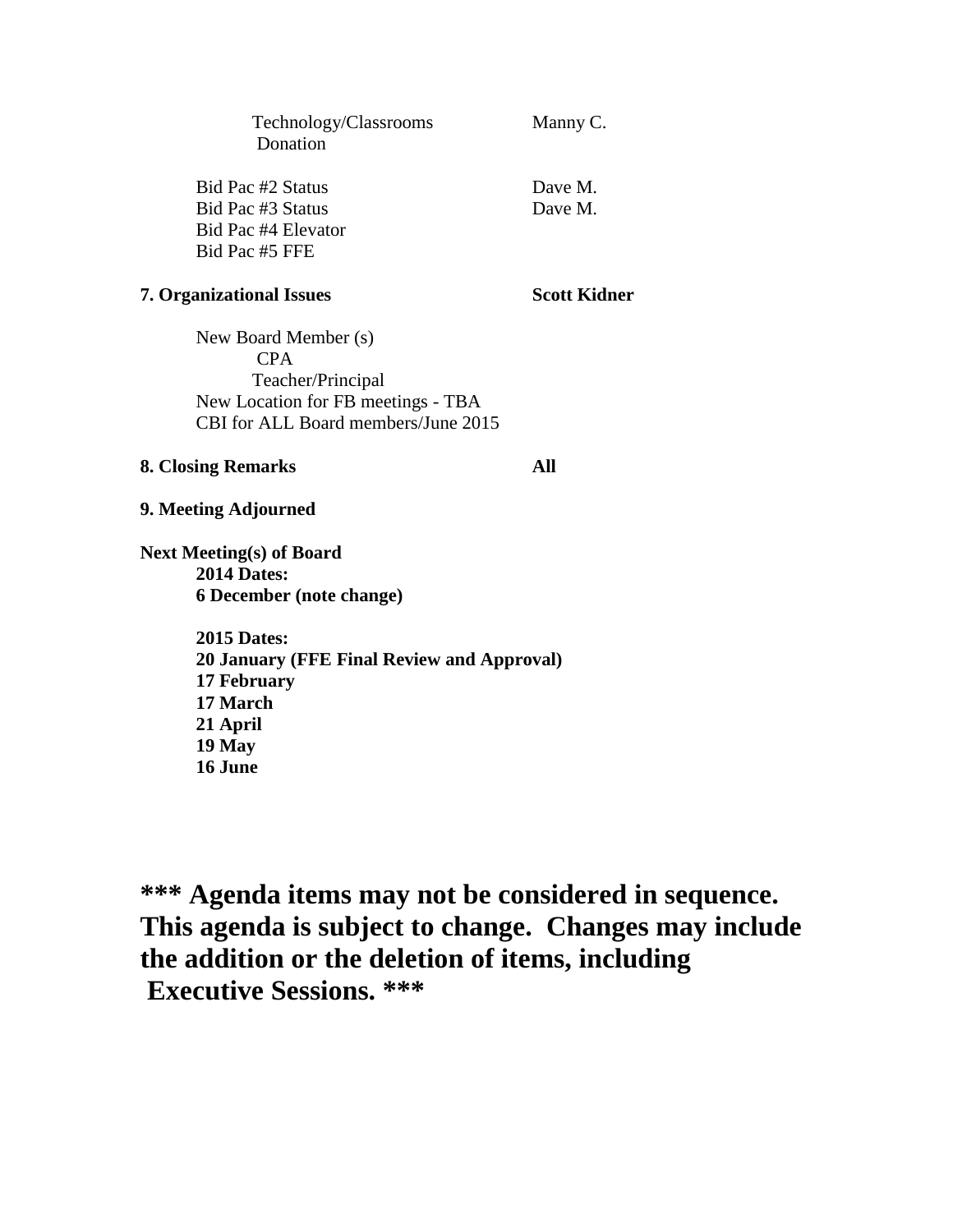## **FIRST STATE MILITARY ACADEMY SPECIAL FOUNDING BOARD MEETING 7 OCTOBER 2013 1700-1900**

**1. Opening Remarks/Moment of Silence**

**Founding Committee Members: Special Guests**

- **2. Secretary's Report**
- **3. Treasurer's Report**
- **4. The Charter:**

**HR Committee (Executive Session)D.Dinger Commandant**

**Finance Committee K. Donnelly USDA Loan**

**Facilities D. McGuigan St. Joes Contract**

- **5. Next Meeting of Board**
- **6. Closing Remarks**